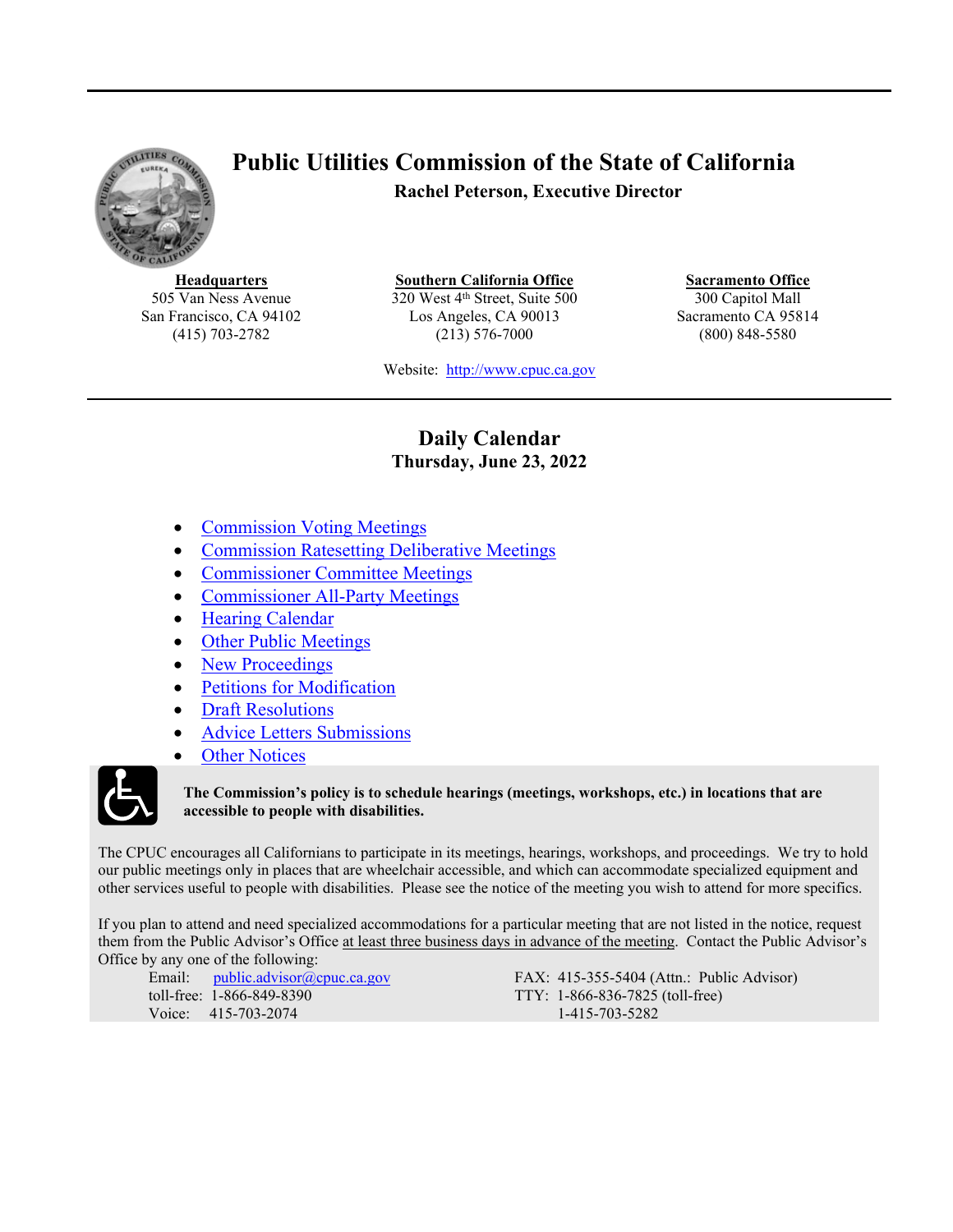### <span id="page-1-0"></span>**COMMISSION VOTING MEETINGS**

Pursuant to Section 2 of Assembly Bill 361, Stats. 2021, Ch.165, signed by Governor Newsom on September 16, 2021, Commissioners may participate remotely from teleconferencing locations. The public may observe, provide public comment during the public comment period, and otherwise participate remotely pursuant to the Bagley-Keene Open Meeting Act.

June 23, 2022 11:00 am San Francisco

July 14, 2022 11:00 am Los Angeles

August 4, 2022 11:00 am Sacramento

Return to Table of [Contents](#page-0-0)

# <span id="page-1-1"></span>**COMMISSION RATESETTING DELIBERATIVE MEETINGS**

(Not Open to the Public)

*Ratesetting Deliberative Meeting dates are reserved as noted but will only be held if there are ratesetting matters to be considered.*

| July 11, 2022   |  |
|-----------------|--|
| August 1, 2022  |  |
| August 22, 2022 |  |

10:00 am Remotely 10:00 am Remotely 10:00 am Remotely

Return to Table of [Contents](#page-0-1)

# <span id="page-1-2"></span>**COMMISSIONER COMMITTEE MEETINGS - NONE**

Return to Table of [Contents](#page-0-0)

# <span id="page-1-3"></span>**COMMISSIONER ALL-PARTY MEETINGS - NONE**

A quorum of Commissioners may attend all-party meetings in ratesetting proceedings upon 10 days' notice of the meeting in the *Daily Calendar. Otherwise, all-party meetings are noticed directly to the parties and might not be posted here.*

Return to Table of [Contents](#page-0-0)

# <span id="page-1-4"></span>**HEARING CALENDAR**

Dates in parentheses following the word "also" are subject to change without notice. The assigned Commissioner's name is listed next to the proceedings as matter of record; the assigned Commissioner may or may not be present at the hearing.

*(PHC) = Prehearing Conference (WS) = Workshop (OA) = Oral Argument (PPH) = Public Participation Hearing (STC) = Status Conference (CA) = Closing Argument (EH) = Evidentiary Hearing (L&M) = Law & Motion (CM) = Community Meeting (ECP) = Expedited Complaint Proceeding Hearing*

**06/23/22 A.21-11-013 (PHC) -** Application of PropSF, LLC (VCC-94) for Authority to Provide Scheduled VCC Service to Treasure Island and to Amend Rates for Prearranged Non-Scheduled Service by Mileage. *Webex:* **<https://cpuc.webex.com/cpuc/j.php?MTID=m2c85683f896fc9dbfbf29bb3ee7822a0>**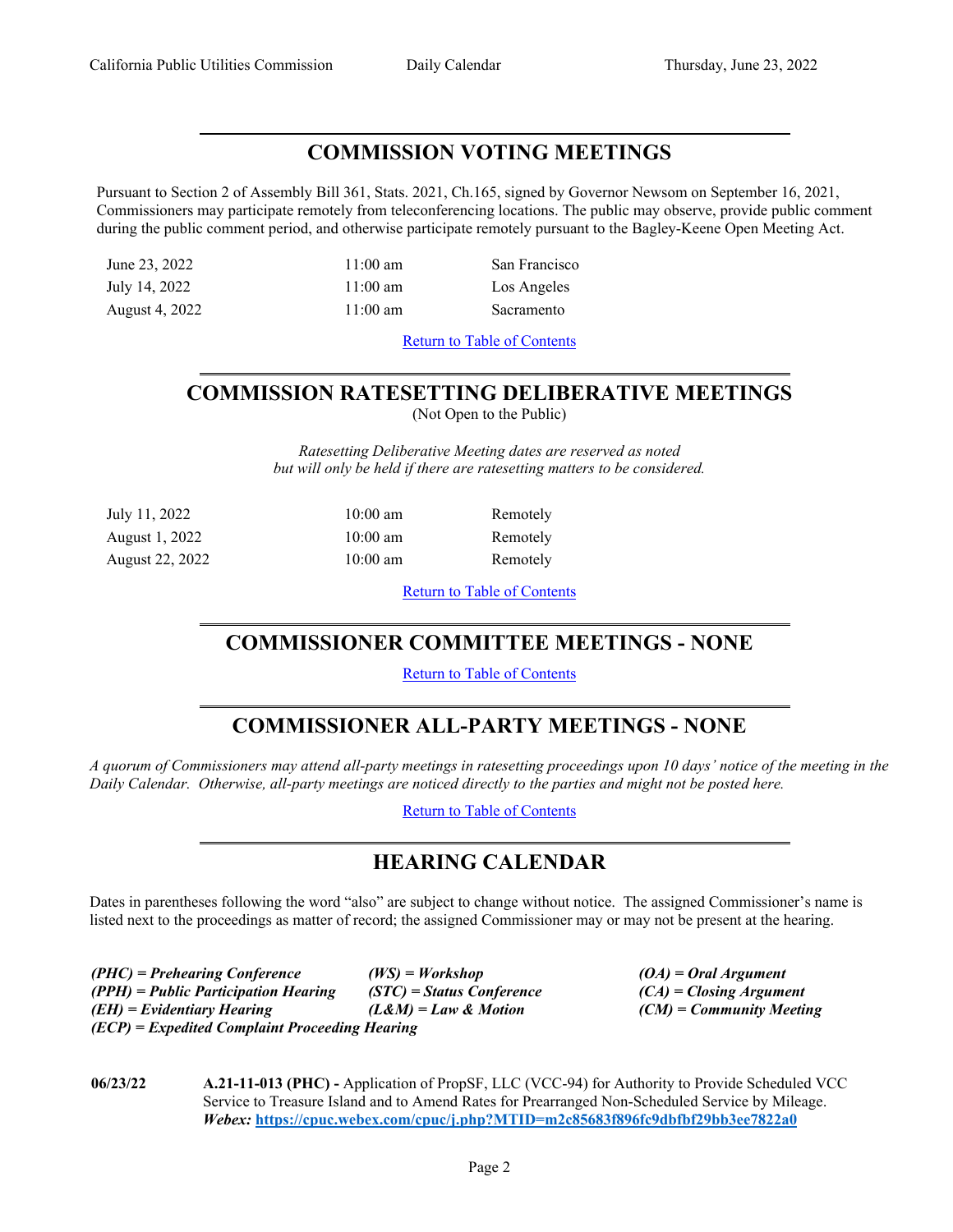| $1:30$ p.m.<br>ALJ Glegola<br>Comr<br>J. Reynolds            | <b>Meeting Number: 2489 382 3365</b><br>Meeting Password: wtJsrKSp268                                                                                                                                                                                                                                                                                                                                                                                                                                                                                                                                                                                                                                                                                                                                                                                                                                                                                                                                                                                                                                                                                                                                                                                                                                 |
|--------------------------------------------------------------|-------------------------------------------------------------------------------------------------------------------------------------------------------------------------------------------------------------------------------------------------------------------------------------------------------------------------------------------------------------------------------------------------------------------------------------------------------------------------------------------------------------------------------------------------------------------------------------------------------------------------------------------------------------------------------------------------------------------------------------------------------------------------------------------------------------------------------------------------------------------------------------------------------------------------------------------------------------------------------------------------------------------------------------------------------------------------------------------------------------------------------------------------------------------------------------------------------------------------------------------------------------------------------------------------------|
| 06/24/22<br>9:00 a.m.<br>ALJ Wang<br>Comr Shiroma            | A.21-12-006 (WS) - Application of San Diego Gas & Electric Company (U902E) for Approval of Real<br>Time Pricing Pilot Rate.<br>A.21-12-008 (WS) - Application of SAN DIEGO GAS & ELECTRIC COMPANY (U902E) for Approval<br>of Commercial Electric Vehicle Dynamic Rate.<br>Webex: https://cpuc.webex.com/cpuc/j.php?MTID=ma16ad0e7e00187215fe47639b8e3aad9<br>Meeting Number (Access Code): 248 715 45615<br><b>Meeting Password: 9hgFH9UJPi8</b><br>Call-In Information: 855-282-6330,,24871545615##<br><b>Contact: Masoud Foudeh</b><br>masoud.foudeh@cpuc.ca.gov<br>415-703-1244                                                                                                                                                                                                                                                                                                                                                                                                                                                                                                                                                                                                                                                                                                                    |
| 06/24/22<br>$10:00$ a.m.<br>ALJ Long<br>Comr Houck           | A.22-05-005 (PHC) - Application of SOUTHERN CALIFORNIA GAS COMPANY (U 904 G) and SAN<br>DIEGO GAS & ELECTRIC COMPANY (U 902 G) for Authority to Establish a Gas Rules and<br>Regulations Memorandum Account.<br>Webex: https://cpuc.webex.com/cpuc/onstage/g.php?MTID=ee4d46589e7584ef3a70599ff86e98d78<br>Event Number: 2496 771 0737<br><b>Event Password: 2022</b>                                                                                                                                                                                                                                                                                                                                                                                                                                                                                                                                                                                                                                                                                                                                                                                                                                                                                                                                 |
| 06/24/22<br>$10:00$ a.m.<br>ALJ Rambo<br>Comr<br>J. Reynolds | A.22-04-006 (PHC) - Application of SOUTHERN CALIFORNIA GAS COMPANY (U 904 G) for<br>Authorization to $(1)$ issue debt securities in an aggregate principal amount of up to \$2,820,000,000; (2)<br>include certain features in debt securities or enter into certain derivative transactions; (3) hedge issuances<br>of debt securities; and (4) take all other necessary, related actions.<br>A.22-04-007 (PHC) - Application of SAN DIEGO GAS & ELECTRIC COMPANY (U 902 M) for<br>authorization to: (1) issue Debt Securities in an aggregate principal amount up to \$3,050 million of debt<br>capital, in addition to previously-authorized amounts; (2) issue Roll-Over Debt Securities in an aggregate<br>principal amount up to \$1,050 million of debt capital, in addition to previously-authorized amounts; (3)<br>include certain features in the Debt Securities or to enter into certain derivative transactions related to<br>underlying debt in order to improve the terms and conditions of the debt portfolio and with the goal of<br>lowering the cost of money for the benefit of ratepayers; (4) hedge planned issuances of Debt Securities;<br>and (5) take all other necessary, related actions.<br><b>Call-In Number: 866-556-2084</b><br><b>Participant Passcode: 8423816</b> |
| 06/24/22<br>$1:00$ p.m.<br><b>ALJ Rizzo</b><br>Comr Houck    | R.21-10-001 (WS) - Order Instituting Rulemaking to Develop Safety Culture Assessments for Electric and<br>Natural Gas Utilities.<br>Webex: https://cpuc.webex.com/cpuc/j.php?MTID=m20c46582d91ac6fa65d3f74b1a7c1d85<br><b>Event Password: TfChM5wET52</b><br>Event Number: 2488 615 4991<br>Audio-Only, Listen-Only By Phone:<br>855-282-6330 (United States Toll Free)<br>415-655-0002 (United States Toll)<br>Access Code: 24886154991<br><b>Contact:</b> Emma Johnston<br>Emma.Johnston@cpuc.ca.gov<br>916-906-0529<br><i>Note:</i> A quorum of commissioners, and their advisors, may be present but no decisions will be made.                                                                                                                                                                                                                                                                                                                                                                                                                                                                                                                                                                                                                                                                   |
| 06/29/22<br>$10:00$ a.m.<br>ALJ Fogel<br>Comr                | R.20-07-013 (WS) - Order Instituting Rulemaking to Further Develop a Risk-Based Decision-Making<br>Framework for Electric and Gas Utilities.<br>Webex: https://cpuc.webex.com/cpuc/j.php?MTID=m75c325fa9f2fe71ca57969856e400f32<br><b>Meeting Passcode: DfANyyR9N37</b>                                                                                                                                                                                                                                                                                                                                                                                                                                                                                                                                                                                                                                                                                                                                                                                                                                                                                                                                                                                                                               |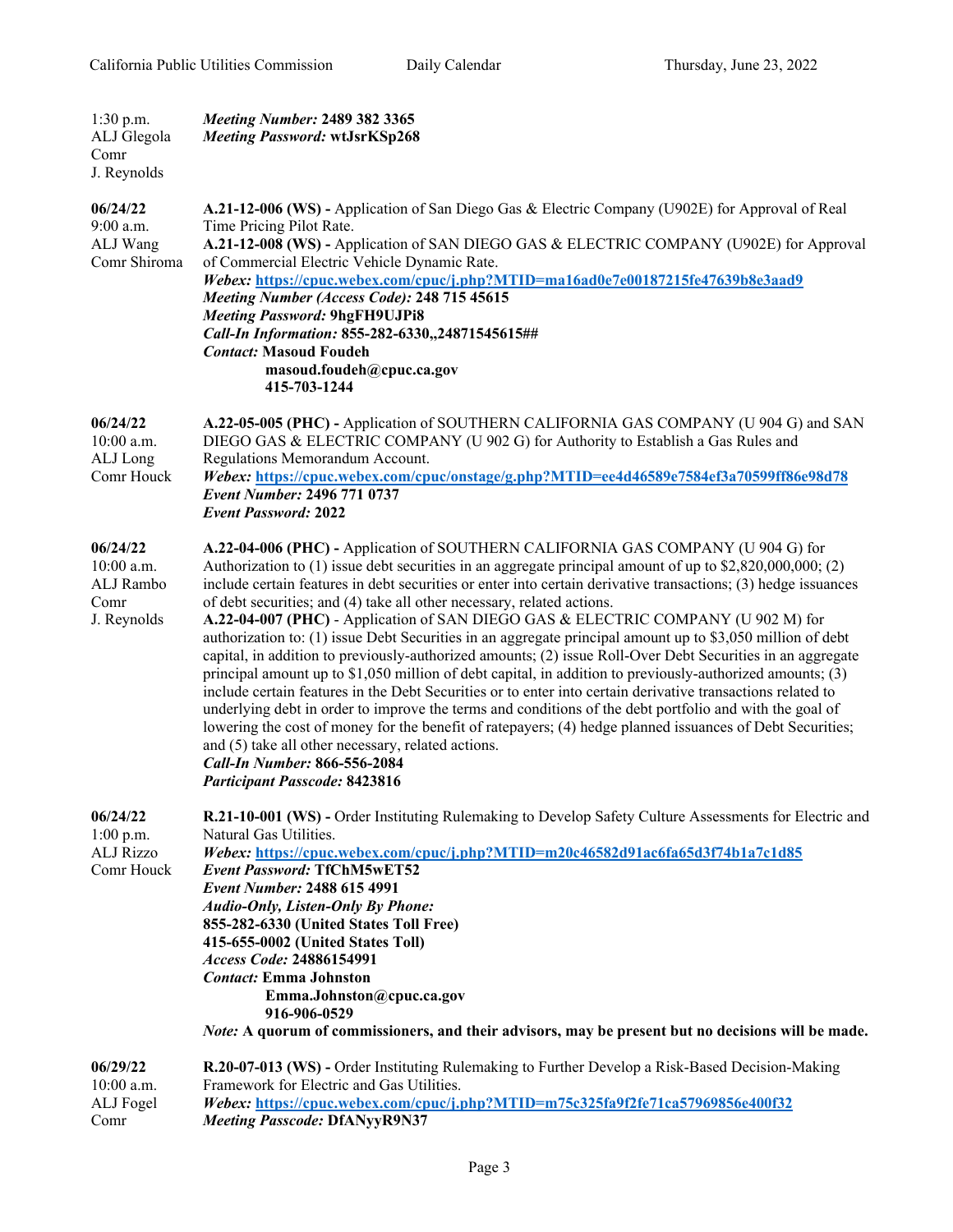| Rechtschaffen                                                                           | Call-In Number: 855-282-6330<br><b>Participant Code: 2497 606 7656</b><br><b>Contact: Arnold Son</b><br>Arnold.Son@cpuc.ca.gov<br><i>Note:</i> One or more decision makers may be present at this meeting, but no decisions will be taken.                                                                                                                                                                                                                                                                                                                           |
|-----------------------------------------------------------------------------------------|----------------------------------------------------------------------------------------------------------------------------------------------------------------------------------------------------------------------------------------------------------------------------------------------------------------------------------------------------------------------------------------------------------------------------------------------------------------------------------------------------------------------------------------------------------------------|
| 06/29/22<br>$1:00$ p.m.<br>ALJ Wang<br>Comr<br>J. Reynolds                              | R.17-06-026 (WS) - Order Instituting Rulemaking to Review, Revise, and Consider Alternatives to the<br>Power Charge Indifference Adjustment.<br>Webex: https://cpuc.webex.com/cpuc/j.php?MTID=m2e71fe69942be5ca4cf8f4c7ea17f4ad<br><b>Meeting Passcode: PCIA2022</b><br><b>United States Toll Free: 855-282-6330</b><br><b>United States Toll: 415-655-0002</b><br>Participant Code: 2488 294 0237<br><b>Contact: Nick Dahlberg</b><br>nick.dahlberg@cpuc.ca.gov<br>415-703-3386                                                                                     |
| 06/29/22<br>$1:30$ p.m.<br>ALJ Kline<br>ALJ Lau<br>ALJ Wercinski<br>Comr<br>J. Reynolds | A.20-02-009 (PHC) - Application of Pacific Gas and Electric Company for Compliance Review of Utility<br>Owned Generation Operations, Portfolio Allocation Balancing Account Entries, Energy Resource<br>Recovery Account Entries, Contract Administration, Economic Dispatch of Electric Resources, Utility<br>Owned Generation Fuel Procurement, Diablo Canyon Seismic Studies Balancing Account, and Other<br>Activities for the Record Period January 1 Through December 31, 2019. (U39E)<br>Call-In Number: 877-937-0696<br><b>Participant Passcode: 7032008</b> |
| 06/30/22<br>10:00 a.m.<br>ALJ O'Rourke<br>Comr<br>A. Reynolds                           | A.22-05-006 (PHC) - In the Matter of the Application of PACIFICORP (U901E), for an Order<br>Authorizing a General Rate Increase Effective January 1, 2023.<br><b>Call-In Number: 866-556-2084</b><br><b>Participant Passcode: 8423816</b>                                                                                                                                                                                                                                                                                                                            |
| 06/30/22<br>10:00 a.m.<br>ALJ Tran<br>Comr Houck                                        | R.22-02-002 (PHC) - Order Instituting Rulemaking to Implement Resolution E-5076 and Review of Tribal<br>Policies.<br>Webex: https://cpuc.webex.com/cpuc/j.php?MTID=m521c4c1e69124bec9a39674743b5c2c1<br>Event Password: 2022 (2022 from phones)<br>Event Number: 2495 642 0843<br><b>United States Toll Free: 855-282-6330</b><br>United States Toll: 415-655-0002<br>Access Code: 249 564 20843                                                                                                                                                                     |
| 06/30/22<br>10:30 a.m.<br>ALJ "TBD"<br>Comr "TBD"                                       | A.22-05-013 (WS) - Application of Southern California Edison Company (U338E) Regarding 2022 Risk<br>Assessment Mitigation Phase.<br>Webex: https://cpuc.webex.com/cpuc/j.php?MTID=mad4e778f5f0c0d0b3f5eb36b2f2a48e3<br><b>Event Password: 2022</b><br><b>Event Number: 2499 985 9649</b><br><b>United States Toll Free: 855-282-6330</b><br><b>United States Toll: 415-655-0002</b><br>Access Code: 249 998 59649<br>Password: 2022<br><b>Contact: Steven Haine</b><br>steven.haine@cpuc.ca.gov<br>510-282-8780                                                      |
| 07/06/22<br>$1:00$ p.m.<br><b>ALJ</b> Stevens                                           | A.22-04-008 (PHC) - Application of Pacific Gas and Electric Company for Authority to Establish Its<br>Authorized Cost of Capital for Utility Operations for 2023 and to Reset the Cost of Capital Adjustment<br>Mechanism (U39M).                                                                                                                                                                                                                                                                                                                                    |

Comr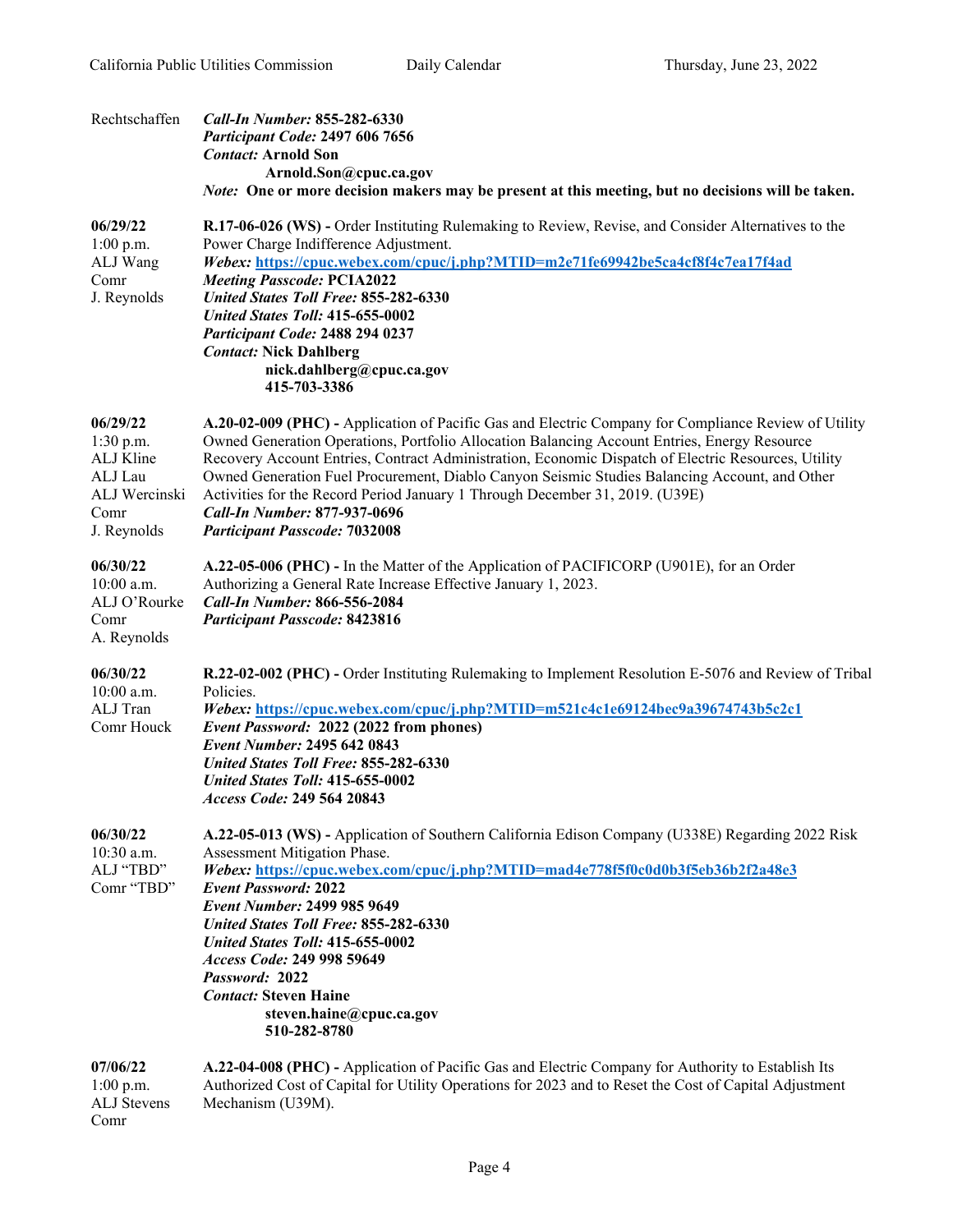2:00 p.m.

| A. Reynolds                                                  | A.22-04-009 (PHC) - Application of Southern California Edison Company (U338-E) for Authority to<br>Establish Its Authorized Cost of Capital for Utility Operations for 2023 and Reset the Annual Cost of<br>Capital Adjustment Mechanism.<br>A.22-04-010 (PHC) - Application of Southern California Edison Company (U 338-E) for Extension of<br>Waiver of Capital Structure Rule.<br>A.22-04-011 (PHC) - Application of SOUTHERN CALIFORNIA GAS COMPANY (U904G) for<br>Authority to Establish Its Authorized Cost of Capital for Utility Operations for 2023 and to Reset the<br>Annual Cost of Capital Mechanism.<br>A.22-04-012 (PHC) - Application of San Diego Gas & Electric Company (U902M) for Authority to<br>Establish Its Authorized Cost of Capital for Utility Operations for 2023 and to Reset the Annual Cost of<br>Capital Mechanism.<br>Webex: https://cpuc.webex.com/cpuc/j.php?MTID=m4ce13d996041cd726edfe647ba0370f0<br><b>Event Password: 2022</b><br><b>Event Number: 2486 980 5210</b><br><b>United States Toll Free: 855-282-6330</b><br>United States Toll: 415-655-0002<br>Access Code: 248 698 05210<br>Password: 2022 |
|--------------------------------------------------------------|---------------------------------------------------------------------------------------------------------------------------------------------------------------------------------------------------------------------------------------------------------------------------------------------------------------------------------------------------------------------------------------------------------------------------------------------------------------------------------------------------------------------------------------------------------------------------------------------------------------------------------------------------------------------------------------------------------------------------------------------------------------------------------------------------------------------------------------------------------------------------------------------------------------------------------------------------------------------------------------------------------------------------------------------------------------------------------------------------------------------------------------------------|
| 07/07/22<br>$10:00$ a.m.<br><b>ALJ Rizzo</b><br>Comr Shiroma | R.19-09-009 (WS) - Order Instituting Rulemaking Regarding Microgrids Pursuant to Senate Bill 1339 and<br>Resiliency Strategies.<br>Webex: https://cpuc.webex.com/cpuc/onstage/g.php?MTID=ef4eeaf4299941849d9dea5af13ce0503<br>Event Number: 2482 667 5651<br><b>Event Password: GRMG (Case sensitive)</b><br><b>Contact: Rosanne Ratkiewich</b><br>Rosanne.ratkiewich@cpuc.ca.gov<br>415-703-2845<br><i>Note:</i> A quorum of commissioners, and their advisors, may be present but no decisions will be made.                                                                                                                                                                                                                                                                                                                                                                                                                                                                                                                                                                                                                                    |
| 07/07/22<br>$2:00$ p.m.<br>ALJ S. Lee<br>Comr Shiroma        | A.22-01-003 (PPH) - Application of SAN GABRIEL VALLEY WATER COMPANY (U337W) for<br>Authority to Increase Rates Charged for Water Service in its Los Angeles County Division by \$10,791,000<br>or 13.1% in July 2023, \$4,847,000 or 5.2% in July 2024, and \$5,044,000 or 5.1% in July 2025, and in its<br>Fontana Water Company division by \$9,202,000 or 11.3% in July 2023, \$5,164,000 or 5.7% in July 2024,<br>and \$5,281,000 or 5.4% in July 2025, and related relief.<br>Webex: https://cpuc.webex.com/cpuc/onstage/g.php?MTID=e66cf970a6cf3288e6565734056f5d05e<br>Password: 2022<br>Event Number: 2490 240 4700<br>Toll-Free: 800-857-1917 (English)<br><b>Public Code: 1767567#</b><br>Toll-Free: 800-857-1917 (Spanish)<br><b>Public Code: 3799627#</b>                                                                                                                                                                                                                                                                                                                                                                             |
| 07/07/22<br>6:00 p.m.<br>ALJ S. Lee<br>Comr Shiroma          | A.22-01-003 (PPH) - Application of SAN GABRIEL VALLEY WATER COMPANY (U337W) for<br>Authority to Increase Rates Charged for Water Service in its Los Angeles County Division by \$10,791,000<br>or 13.1% in July 2023, \$4,847,000 or 5.2% in July 2024, and \$5,044,000 or 5.1% in July 2025, and in its<br>Fontana Water Company division by \$9,202,000 or 11.3% in July 2023, \$5,164,000 or 5.7% in July 2024,<br>and \$5,281,000 or 5.4% in July 2025, and related relief.<br>Webex: https://cpuc.webex.com/cpuc/onstage/g.php?MTID=e89a129a9a1a63686246dbea215c1247eP<br>assword: 2022<br><b>Event Number: 2491 201 7724</b><br>Toll-Free: 800-857-1917 (English)<br><b>Public Code: 1767567#</b><br>Toll-Free: 800-857-1917 (Spanish)<br><b>Public Code: 3799627#</b>                                                                                                                                                                                                                                                                                                                                                                      |
| 07/11/22                                                     | A.22-01-003 (PPH) - Application of SAN GABRIEL VALLEY WATER COMPANY (U337W) for                                                                                                                                                                                                                                                                                                                                                                                                                                                                                                                                                                                                                                                                                                                                                                                                                                                                                                                                                                                                                                                                   |

**Authority to Increase Rates Charged for Water Service in its Los Angeles County Division by**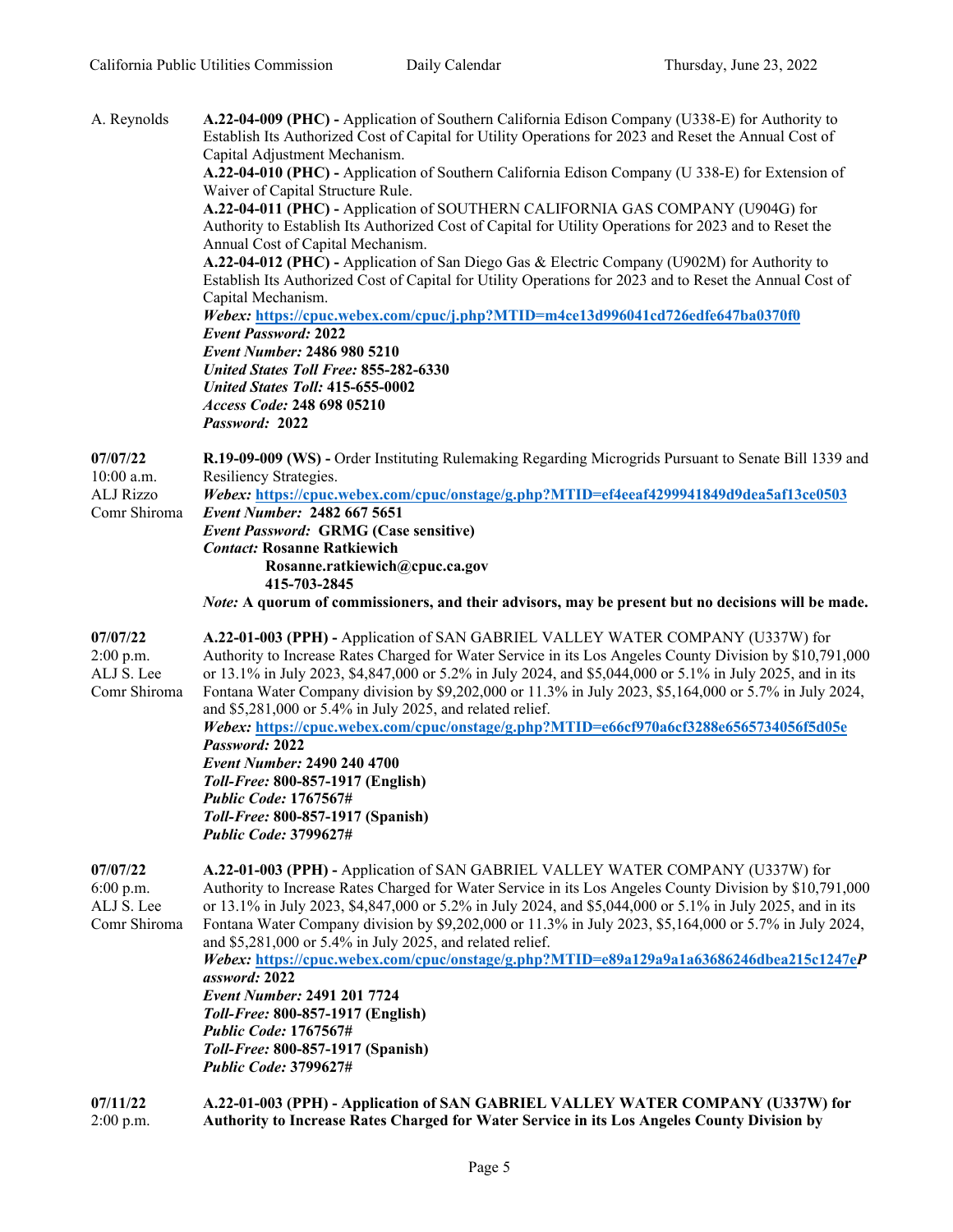| ALJ S. Lee<br>Comr Shiroma                                          | \$10,791,000 or 13.1% in July 2023, \$4,847,000 or 5.2% in July 2024, and \$5,044,000 or 5.1% in July<br>2025, and in its Fontana Water Company division by \$9,202,000 or 11.3% in July 2023, \$5,164,000 or<br>5.7% in July 2024, and \$5,281,000 or 5.4% in July 2025, and related relief.<br>Webex: https://cpuc.webex.com/cpuc/onstage/g.php?MTID=e3897d1c0da3518670ed874c765bd13bf<br>Password: 2022<br><b>Event Number: 2498 747 7197</b><br>Toll-Free: 800-857-1917 (English)<br><b>Public Code: 1767567#</b><br>Toll-Free: 800-857-1917 (Spanish)<br><b>Public Code: 3799627#</b>                                                                                                                                                                            |
|---------------------------------------------------------------------|-----------------------------------------------------------------------------------------------------------------------------------------------------------------------------------------------------------------------------------------------------------------------------------------------------------------------------------------------------------------------------------------------------------------------------------------------------------------------------------------------------------------------------------------------------------------------------------------------------------------------------------------------------------------------------------------------------------------------------------------------------------------------|
| 07/11/22<br>6:00 p.m.<br>ALJ S. Lee<br>Comr Shiroma                 | A.22-01-003 (PPH) - Application of SAN GABRIEL VALLEY WATER COMPANY (U337W) for<br>Authority to Increase Rates Charged for Water Service in its Los Angeles County Division by \$10,791,000<br>or 13.1% in July 2023, \$4,847,000 or 5.2% in July 2024, and \$5,044,000 or 5.1% in July 2025, and in its<br>Fontana Water Company division by \$9,202,000 or 11.3% in July 2023, \$5,164,000 or 5.7% in July 2024,<br>and \$5,281,000 or 5.4% in July 2025, and related relief.<br>Webex: https://cpuc.webex.com/cpuc/onstage/g.php?MTID=e5438fb508f136f96c738700289326976<br>Password: 2022<br>Event Number: 2498 198 8539<br>Toll-Free: 800-857-1917 (English)<br><b>Public Code: 1767567#</b><br>Toll-Free: 800-857-1917 (Spanish)<br><b>Public Code: 3799627#</b> |
| 07/12/22<br>10:00 a.m.<br>ALJ Korpics<br>Comr<br>Rechtschaffen      | A.21-10-010 (STC) - Application of Pacific Gas and Electric Company for Approval of its Electric Vehicle<br>Charge 2 Program. (U39E)<br>Webex: https://cpuc.webex.com/cpuc/j.php?MTID=mca8bda589d4f2c3200315c8ba68d13df<br><b>Event Password: 2022</b><br><b>Event Number: 2488 931 6498</b><br><i>Note:</i> RSVP to Annalissa Herbert at annalissa.herbert@cpuc.ca.gov no later than 4 p.m. on<br><b>July 8, 2022</b>                                                                                                                                                                                                                                                                                                                                                |
| 07/12/22<br>$10:00$ a.m.<br>ALJ Petersen<br>Comr<br>A. Reynolds     | A.21-10-006 (PHC) - Application of The Utility Reform Network for Award of Intervenor Compensation<br>for Substantial Contributions to Resolution WSD-020.<br>Call-In Number: 866-715-0719<br><b>Participant Passcode: 721383</b>                                                                                                                                                                                                                                                                                                                                                                                                                                                                                                                                     |
| 07/12/22<br>$1:00$ p.m.<br><b>ALJ</b> Stevens<br>Comr Shiroma       | <b>I.21-12-001 (STC)</b> - Order Instituting Investigation on the Commission's Own Motion Into the Operations,<br>Policies and Practices of Uber Technologies, Inc. (TCP 38150) and Uber Black Sub-carriers Operating on<br>the Uber Black Platform.<br>Webex: https://cpuc.webex.com/cpuc/j.php?MTID=m673737e5c0188bcecc46883a3d4d7c09<br><b>Event Password: 2022</b><br><b>Event Number: 2497 330 8512</b><br>Call-In Number: 855-282-6330                                                                                                                                                                                                                                                                                                                          |
| 07/15/22<br>1:30 p.m.<br>ALJ Liang-<br>Uejio<br>Comr<br>J. Reynolds | A.22-02-006 (PHC) - Application of AB California Holdings Inc. for a Certificate of Public Convenience<br>and Necessity to Provide Full Facilities-Based and Resold Competitive Local Exchange Service<br>Throughout the Service Territories of Pacific Bell Telephone Company, Frontier California, Inc., Frontier<br>Communications of the Southwest, Inc., Consolidated Communications of California Company, and<br>Citizens Telecommunications Company of California, Inc., and Full Facilities-Based and Resold<br>Interexchange Service on a Statewide Basis.<br>Call-In Number: 877-937-0696<br><b>Participant Passcode: 7032008</b>                                                                                                                          |
| 07/18/22                                                            | C.22-05-020 (ECP) - Ward J. Henry d/b/a Alamitos Back Pain Center, Complainant vs. Southern<br>California Gas Company (U904G), Defendant.                                                                                                                                                                                                                                                                                                                                                                                                                                                                                                                                                                                                                             |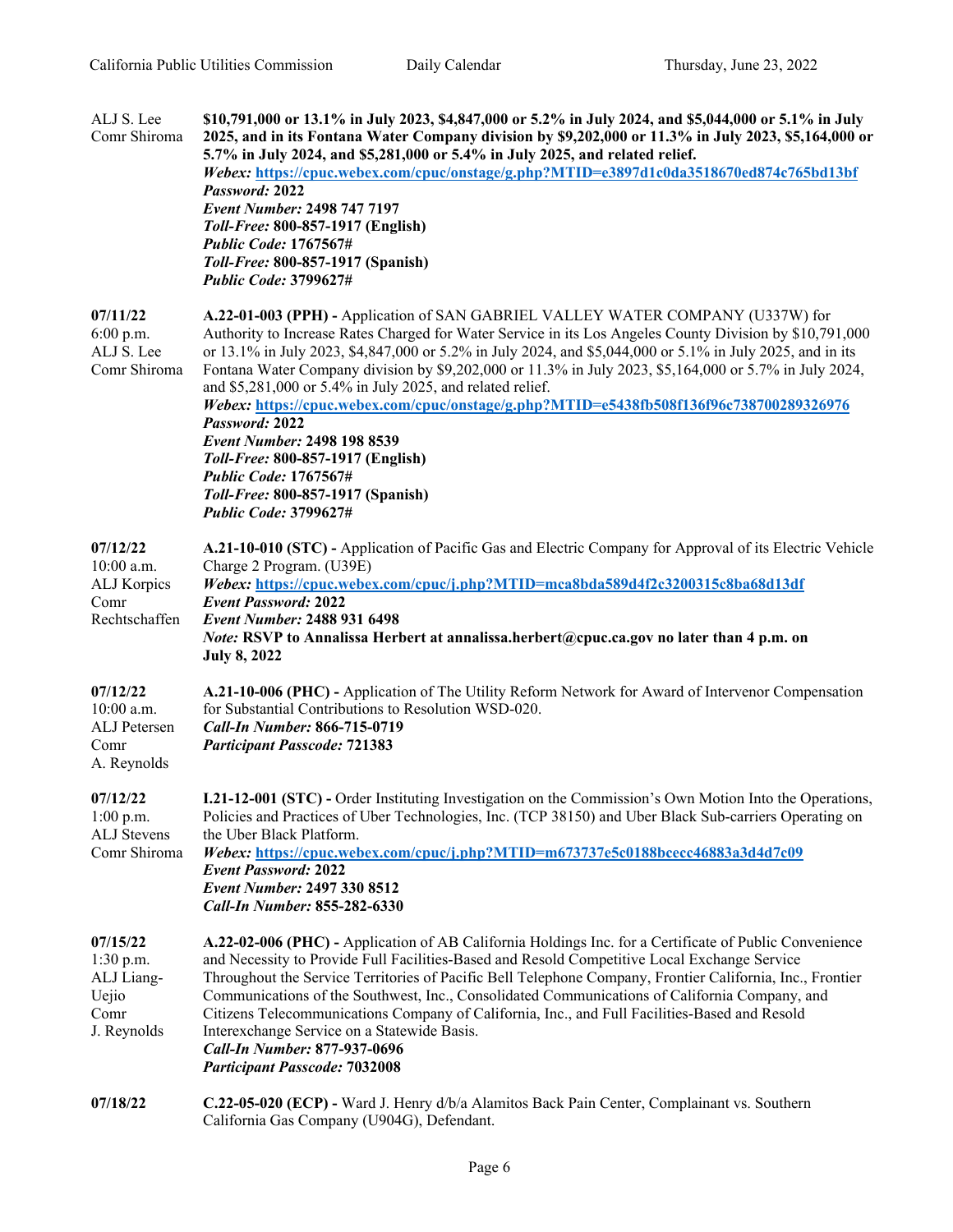| $10:00$ a.m.<br>ALJ Rambo<br>Comr Houck                         | Webex: https://cpuc.webex.com/cpuc/j.php?MTID=m1356cac315800d0b9e410a420da20c75<br><b>Meeting Number: 2496 304 8206</b><br>Meeting Password: JmAr9PiwG63<br>Join by phone:<br>855-282-6330 (United States Toll Free)<br>415-655-0002 (United States Toll)<br>Access Code: 2496 304 8206                                                                                                                                                                                                                                           |
|-----------------------------------------------------------------|-----------------------------------------------------------------------------------------------------------------------------------------------------------------------------------------------------------------------------------------------------------------------------------------------------------------------------------------------------------------------------------------------------------------------------------------------------------------------------------------------------------------------------------|
| 07/19/22<br>9:30 a.m.<br>ALJ Korpics<br>Comr<br>Rechtschaffen   | A.21-10-010 (EH) - Application of Pacific Gas and Electric Company for Approval of its Electric Vehicle<br>Charge 2 Program. (U39E)<br>Webex: https://cpuc.webex.com/cpuc/j.php?MTID=m51ba6f91d5969b7d5fcf808d4472f7f4<br><b>Event Password: 2022</b><br>Event Number: 2485 294 9921<br>(Also July 20-22, 2022)                                                                                                                                                                                                                   |
| 07/19/22<br>$10:00$ a.m.<br>ALJ Rambo<br>Comr Houck             | C.22-05-021 (ECP) - Peters Design Build Inc., Complainant vs Pacific Gas and Electric Company (U39E),<br>Defendant.<br>Webex: https://cpuc.webex.com/cpuc/j.php?MTID=m36d94633e42f93475646b888b3868aa3<br><b>Meeting Number: 2493 605 1549</b><br><b>Meeting Password: JmAr9PiwG63</b><br>Join by phone:<br>855-282-6330 (United States Toll Free)<br>415-655-0002 (United States Toll)<br>Access Code: 2493 605 1549                                                                                                             |
| 07/20/22<br>$9:30$ a.m.<br>ALJ Korpics<br>Comr<br>Rechtschaffen | A.21-10-010 (EH) - Application of Pacific Gas and Electric Company for Approval of its Electric Vehicle<br>Charge 2 Program. (U39E)<br>Webex: https://cpuc.webex.com/cpuc/j.php?MTID=m5feec4af5d23202a3b40a392f17ae62d<br><b>Event Password: 2022</b><br>Event Number: 2499 674 6567<br>(Also July 21-22, 2022)                                                                                                                                                                                                                   |
| 07/21/22<br>9:30 a.m.<br>ALJ Korpics<br>Comr<br>Rechtschaffen   | A.21-10-010 (EH) - Application of Pacific Gas and Electric Company for Approval of its Electric Vehicle<br>Charge 2 Program. (U39E)<br>Webex: https://cpuc.webex.com/cpuc/j.php?MTID=m9dc16f1cdb04d0e5a7b9dc11ddad7902<br><b>Event Password: 2022</b><br>Event Number: 2487 403 3361<br>(Also July 22, 2022)                                                                                                                                                                                                                      |
| 07/21/22<br>$9:30$ a.m.<br>ALJ Fitch<br>ALJ Kao<br>Comr Shiroma | R.13-11-005 (WS) - Order Instituting Rulemaking Concerning Energy Efficiency Rolling Portfolios,<br>Policies, Programs, Evaluation, and Related Issues.<br>Webex: https://cpuc.webex.com/cpuc/j.php?MTID=ma1fe2976acbe5bfb6e654927dd21443f<br><b>Meeting Passcode: EMVQuarterly0622</b><br>Call-In Number: 415-655-0002<br>Participant Code: 2486 004 6458<br><b>Contact: Yeshi Lemma</b><br>Yeshi.Lemma@cpuc.ca.gov<br><i>Note:</i> A quorum of commissioners, and their advisors, may be present but no decisions will be made. |
| 07/22/22<br>$9:30$ a.m.<br>ALJ Korpics<br>Comr<br>Rechtschaffen | A.21-10-010 (EH) - Application of Pacific Gas and Electric Company for Approval of its Electric Vehicle<br>Charge 2 Program. (U39E)<br>Webex: https://cpuc.webex.com/cpuc/j.php?MTID=mbfca413af4dd73b68bd720aeaa95ef81<br><b>Event Password: 2022</b><br><b>Event Number: 2496 545 9986</b>                                                                                                                                                                                                                                       |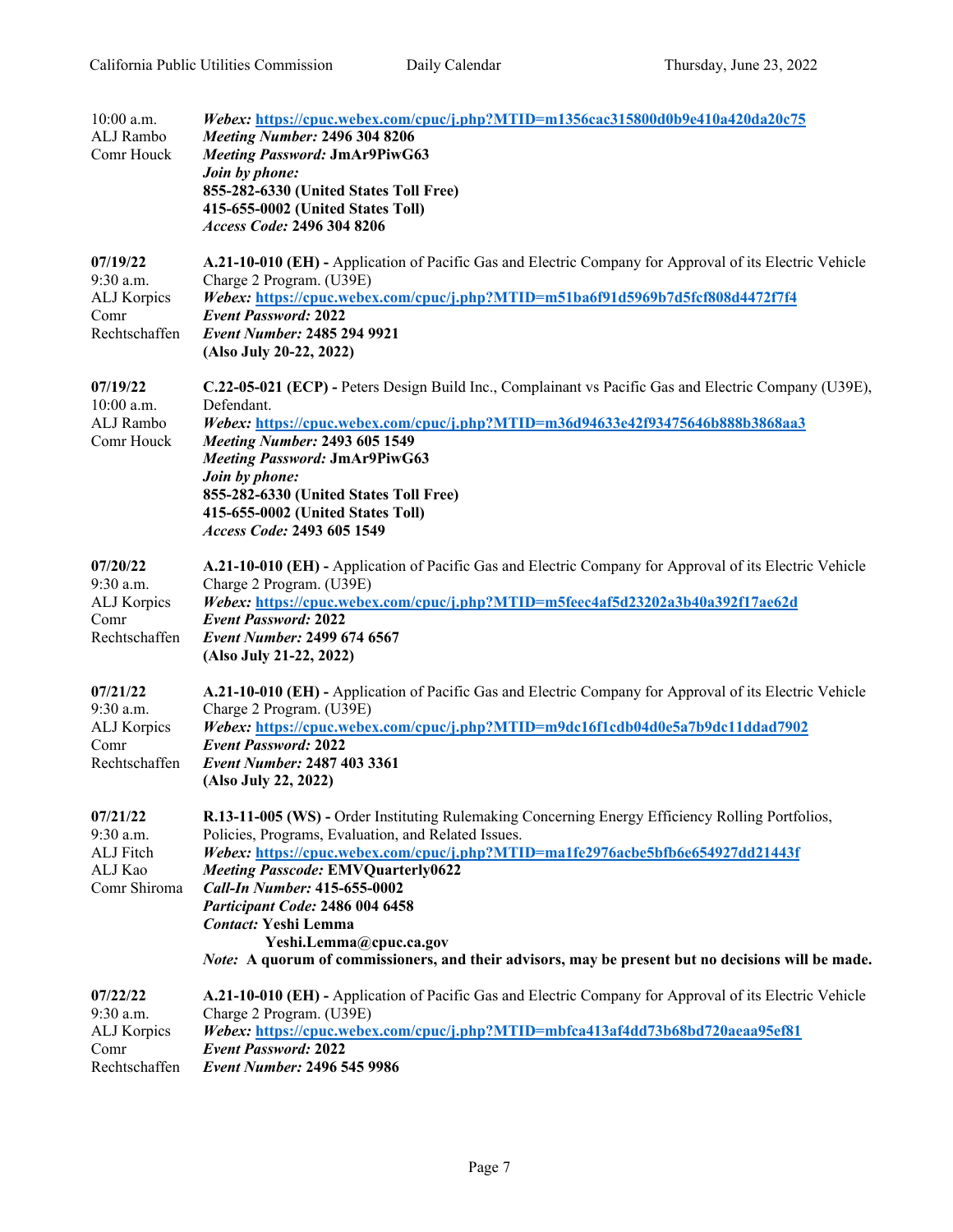| 08/05/22      | R.22-04-003 (PHC) - Order Instituting Rulemaking to review the existing guiding framework set forth in |  |  |
|---------------|--------------------------------------------------------------------------------------------------------|--|--|
| $1:30$ p.m.   | Decision 99-10-064 (consistent with the Public Water System Investment and Consolidation Act of 1997)  |  |  |
| ALJ Kelly     | regarding acquisitions involving water utilities under the Commission's jurisdiction.                  |  |  |
| Comr Shiroma  | Webex: https://cpuc.webex.com/cpuc/onstage/g.php?MTID=ee8f53de8c38ddb3b4baf195c07f67140                |  |  |
|               | Password: 2022                                                                                         |  |  |
|               | Event Number: 2480 201 8811                                                                            |  |  |
|               | <i>Toll-Free:</i> 855-282-6330                                                                         |  |  |
|               | <i>Passcode:</i> 2480 201 8811                                                                         |  |  |
| 08/19/22      | <b>K.21-11-001 (EH)</b> - Appeal of San Diego Community Power from Citation No. E-4195-0107 issued     |  |  |
| $9:00$ a.m.   | October 4, 2021, by Consumer Protection and Enforcement Division.                                      |  |  |
| ALJ Wercinski | Webex: https://cpuc.webex.com/cpuc/j.php?MTID=m0c0d51773f769d31ba780d9d20836522                        |  |  |
|               | Meeting Number (Access Code): 2498 197 4784                                                            |  |  |
|               | <b>Meeting Password: gMqPJTGJ547</b>                                                                   |  |  |
|               |                                                                                                        |  |  |

Return to Table of [Contents](#page-0-1)

# <span id="page-7-0"></span>**OTHER PUBLIC MEETINGS**

#### **Public Webinar Notice: Small and Multi-Jurisdictional Utility ("SMJU") Leveraging Low-income and Clean Energy Programs Public Workshop**

| $\frac{1}{2}$ June 23, 2022 | $\pm$ Web Ex Information:                                                |
|-----------------------------|--------------------------------------------------------------------------|
| $10am - 4pm$                | https://cpuc.webex.com/cpuc/j.php?MTID=me3c6ec418f34ae4ecd39a9bfe26e0eb3 |
|                             | Web Ex Meeting ID: 2494 364 4063                                         |
|                             | Web Ex Passcode: rP9S8r2N3J4                                             |
|                             |                                                                          |
|                             | <b>Conference Call Information:</b>                                      |
|                             | Call-in Number: $1-855-282-6330$ (Toll Free); or $1-415-655-0002$        |
|                             | <b>Call-in Passcode: 249 436 44063</b>                                   |
|                             |                                                                          |
|                             | Contact: Jason.symonds@cpuc.ca.gov or by phone at 415-703-1968.          |

#### **Public Webinar Notice: CEC Workshop on AB 525 Draft Report: Offshore Wind Maximum Feasible Capacity and Megawatt Planning Goals for 2030 and 2045**

| June 27, 2022                           | Warren-Alquist State Energy Building                                                      |
|-----------------------------------------|-------------------------------------------------------------------------------------------|
| 9:30 am to 12:30 pm : 1516 Ninth Street |                                                                                           |
|                                         | First Floor, Art Rosenfeld Hearing Room                                                   |
|                                         | Sacramento, CA, 95814                                                                     |
|                                         |                                                                                           |
|                                         | Web Ex Information:                                                                       |
|                                         | https://energy.zoom.us/j/99811635340?pwd=LzJhbWw4bUk2RlJraWlMckxkK3drQT09                 |
|                                         | Web Ex Meeting code: 998 1163 5340                                                        |
|                                         | Web Ex Password: 099038                                                                   |
|                                         |                                                                                           |
|                                         | <b>Conference Call Information:</b>                                                       |
|                                         | Call-in Number: (213) 338-8477 (Toll) or (877) 853-5257 (Toll Free).                      |
|                                         | Call-in Passcode: 998 1163 5340                                                           |
|                                         |                                                                                           |
|                                         | More Information: David.Withrow@cpuc.ca.gov                                               |
|                                         | NOTE: One or more Commissioners or their Advisors will be attending this workshop, but no |
|                                         | action will be taken                                                                      |
|                                         |                                                                                           |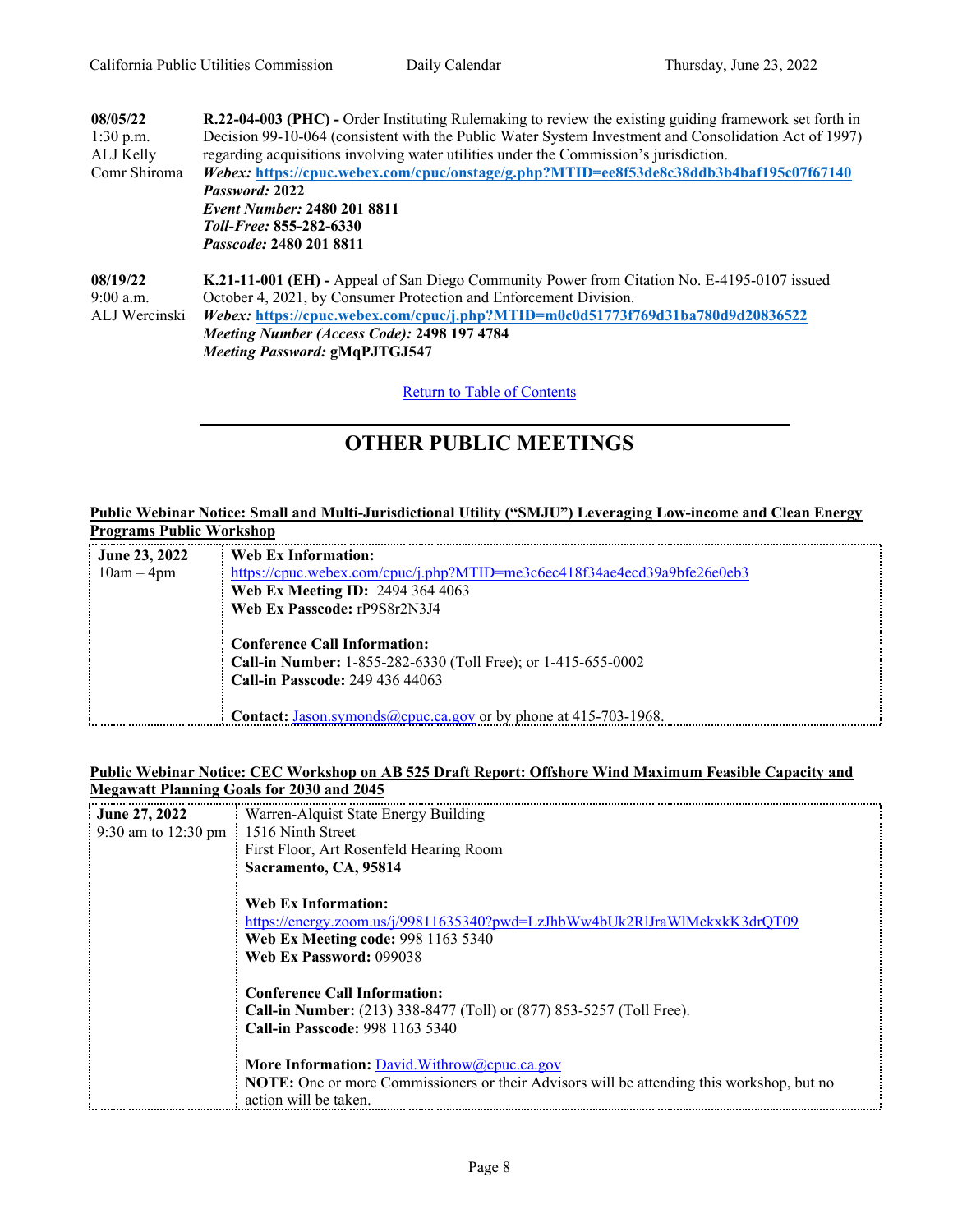#### **Public Webinar Notice: CPUC - Universal LifeLine Telephone Service Administrative Committee Meeting**

| : June 28, 2022                                | California Public Utilities Commission, Golden Gate Room,       |
|------------------------------------------------|-----------------------------------------------------------------|
| $\frac{12:30 \text{ pm} - 3:30 \text{ pm}}{2}$ | 505 Van Ness Street,                                            |
|                                                | San Francisco, CA 94102                                         |
|                                                | Web Ex Information: MTID=m06886696cc123b60646efbde72d260ab      |
|                                                | <b>Conference Call Information:</b>                             |
|                                                | <b>Call-in Number: 1-855-282-6330</b>                           |
|                                                | Call-in Passcode: cVfGRJzN824                                   |
|                                                | <b>Contact:</b> $\frac{mary.rott}{mang}$ <i>(a)</i> cpuc.ca.gov |

#### **Public Webinar Notice: Low Income Energy Assistance Programs (LIEAP) & Water & Climate Change Joint Subcommittee Meeting**

| : June 28, 2022 | Web Ex Information:                                                              |  |  |
|-----------------|----------------------------------------------------------------------------------|--|--|
| $1pm-5pm$       | https://cpuc.webex.com/cpuc/onstage/g.php?MTID=e84fbe6e6f769aff4e1c96af9b6dcb100 |  |  |
|                 | <b>Web Ex Meeting code: 2488 222 7775</b>                                        |  |  |
|                 | Web Ex Password: CEF22                                                           |  |  |
|                 | <b>Conference Call Information:</b>                                              |  |  |
|                 | <b>Call-in Number: 1-855-282-6330</b>                                            |  |  |
|                 | <b>Call-in Passcode: 2488 222 7775</b>                                           |  |  |
|                 | <b>Contact:</b> gillian.weaver@cpuc.ca.gov                                       |  |  |
|                 | More Information: https://liob.cpuc.ca.gov/                                      |  |  |
|                 | <b>Return to Table of Contents</b>                                               |  |  |

### <span id="page-8-0"></span>**NEW PROCEEDINGS - NONE**

Return to Table of [Contents](#page-0-0)

### **PETITIONS FOR MODIFICATION - NONE**

Return to Table of [Contents](#page-0-0)

### <span id="page-8-2"></span>**DRAFT RESOLUTIONS**

**Issued for public comment. Comments are governed by Rule 14.5.**

<span id="page-8-1"></span>

| Draft Resolution No.          | E-5155                                                                                                                                                                                                  |
|-------------------------------|---------------------------------------------------------------------------------------------------------------------------------------------------------------------------------------------------------|
| Meeting Date                  | June 23, 2022                                                                                                                                                                                           |
| Subject Matter                | Resolution E-5155. Pacific Gas and Electric Company Request for Additional Cost<br>Recovery Associated with IT Project Work to Increase Electric Rule 24 Registration<br>Capacity to 200,000 Locations. |
| Web Link                      | https://docs.cpuc.ca.gov/PublishedDocs/Published/G000/M475/K550/475550014.PDF                                                                                                                           |
| <b>Comments Due Date</b>      | June 6, 2022                                                                                                                                                                                            |
| Serve comments on: (email[s]) | $jean. lamining@cpuc.ca.gov$ and $aloke.gupta@cpuc.ca.gov$                                                                                                                                              |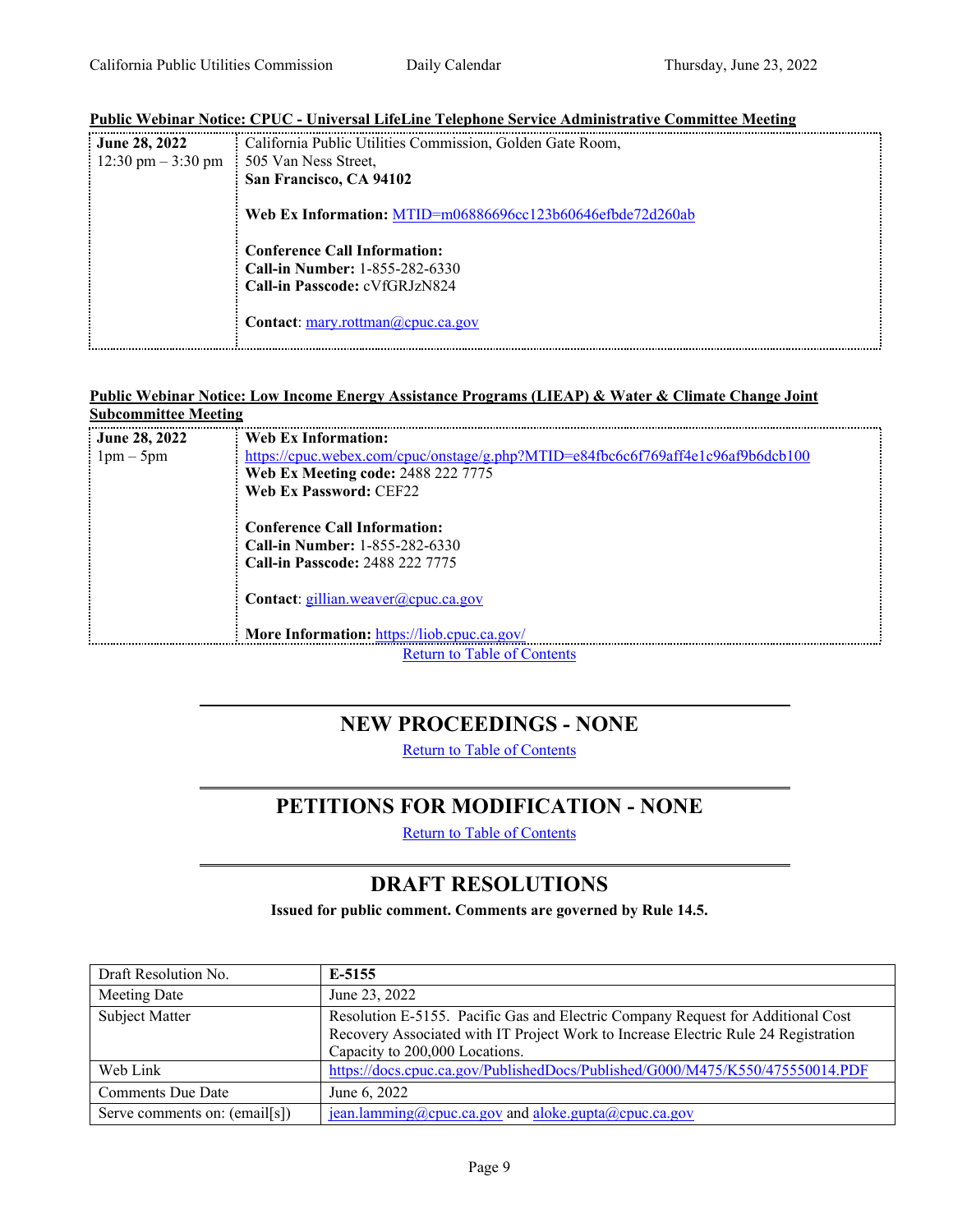| Draft Resolution No.          | E-5172                                                                                                                                                                                                                          |
|-------------------------------|---------------------------------------------------------------------------------------------------------------------------------------------------------------------------------------------------------------------------------|
| Meeting Date                  | June 23, 2022                                                                                                                                                                                                                   |
| Subject Matter                | Resolution E-5172. Approval, with Modifications, of utilities' Advice Letters seeking<br>proposed modifications to Electric Rule 21 Tariff in Compliance with Decision 20-09-<br>035, Ordering Paragraphs 2, 6, 11, 12, and 23. |
| Web Link                      | https://docs.cpuc.ca.gov/PublishedDocs/Published/G000/M477/K844/477844644.PDF                                                                                                                                                   |
| <b>Comments Due Date</b>      | June 7, 2022                                                                                                                                                                                                                    |
| Serve comments on: (email[s]) | $dkl(\omega)$ cpuc.ca.gov and Justin.Regnier $(\omega)$ cpuc.ca.gov                                                                                                                                                             |

| Draft Resolution No.          | E-5207                                                                                                                                                                                                      |
|-------------------------------|-------------------------------------------------------------------------------------------------------------------------------------------------------------------------------------------------------------|
| Meeting Date                  | June 23, 2022                                                                                                                                                                                               |
| Subject Matter                | Resolution E-5207—Approves Construction, Pursuant to General Order 131-D, of the<br>Ignacio-Alto-Sausalito #1 and #2 60 kV Power Line, SCADA Switch Program in the<br>City of Mill Valley, County of Marin. |
| Web Link                      | https://docs.cpuc.ca.gov/PublishedDocs/Published/G000/M477/K549/477549020.PDF                                                                                                                               |
| <b>Comments Due Date</b>      | June 7, 2022                                                                                                                                                                                                |
| Serve comments on: (email[s]) | Michael.Rosauer@cpuc.ca.gov and $BOR$ @cpuc.ca.gov                                                                                                                                                          |

| Draft Resolution No.          | E-5209                                                                                                                                                                                               |
|-------------------------------|------------------------------------------------------------------------------------------------------------------------------------------------------------------------------------------------------|
| Meeting Date                  | June 23, 2022                                                                                                                                                                                        |
| Subject Matter                | Resolution E-5209. Adoption of 2022 updated administratively set fixed avoided-cost<br>rates for the Renewable Market Adjusting Tariff (ReMAT) Program pursuant to<br>Commission Decision 20-10-005. |
| Web Link                      | https://docs.cpuc.ca.gov/PublishedDocs/Published/G000/M476/K075/476075061.PDF                                                                                                                        |
| <b>Comments Due Date</b>      | June 1, 2022                                                                                                                                                                                         |
| Serve comments on: (email[s]) | chadia.abreumanon@cpuc.ca.gov and cheryl.lee@cpuc.ca.gov                                                                                                                                             |

| Draft Resolution No.          | E-5216                                                                            |
|-------------------------------|-----------------------------------------------------------------------------------|
| Meeting Date                  | June 23, 2022                                                                     |
| Subject Matter                | Resolution E-5216. Pacific Gas and Electric Company's, Southern California Edison |
|                               | Company's, and San Diego Gas & Electric Company's Renewables Portfolio Standard   |
|                               | Voluntary Allocation Pro Forma Contracts                                          |
| Web Link                      | https://docs.cpuc.ca.gov/SearchRes.aspx?docformat=ALL&docid=477760380             |
| <b>Comments Due Date</b>      | June 9, 2022                                                                      |
| Serve comments on: (email[s]) | Christian.Knierim@cpuc.ca.gov and cheryl.lee@cpuc.ca.gov                          |

| Draft Resolution No. | E-5219                                                                                                                                                                                        |
|----------------------|-----------------------------------------------------------------------------------------------------------------------------------------------------------------------------------------------|
| Meeting Date         | June 23, 2022                                                                                                                                                                                 |
| Subject Matter       | Resolution E-5219. San Diego Gas & Electric Company Contract and Cost Information<br>for Four Utility-Owned Circuit-Level Energy Storage Microgrid Projects Pursuant to<br>Decision 21-12-004 |
| Web Link             | https://docs.cpuc.ca.gov/PublishedDocs/Published/G000/M478/K320/478320358.PDF                                                                                                                 |
| Comments Due Date    | June 9, 2022                                                                                                                                                                                  |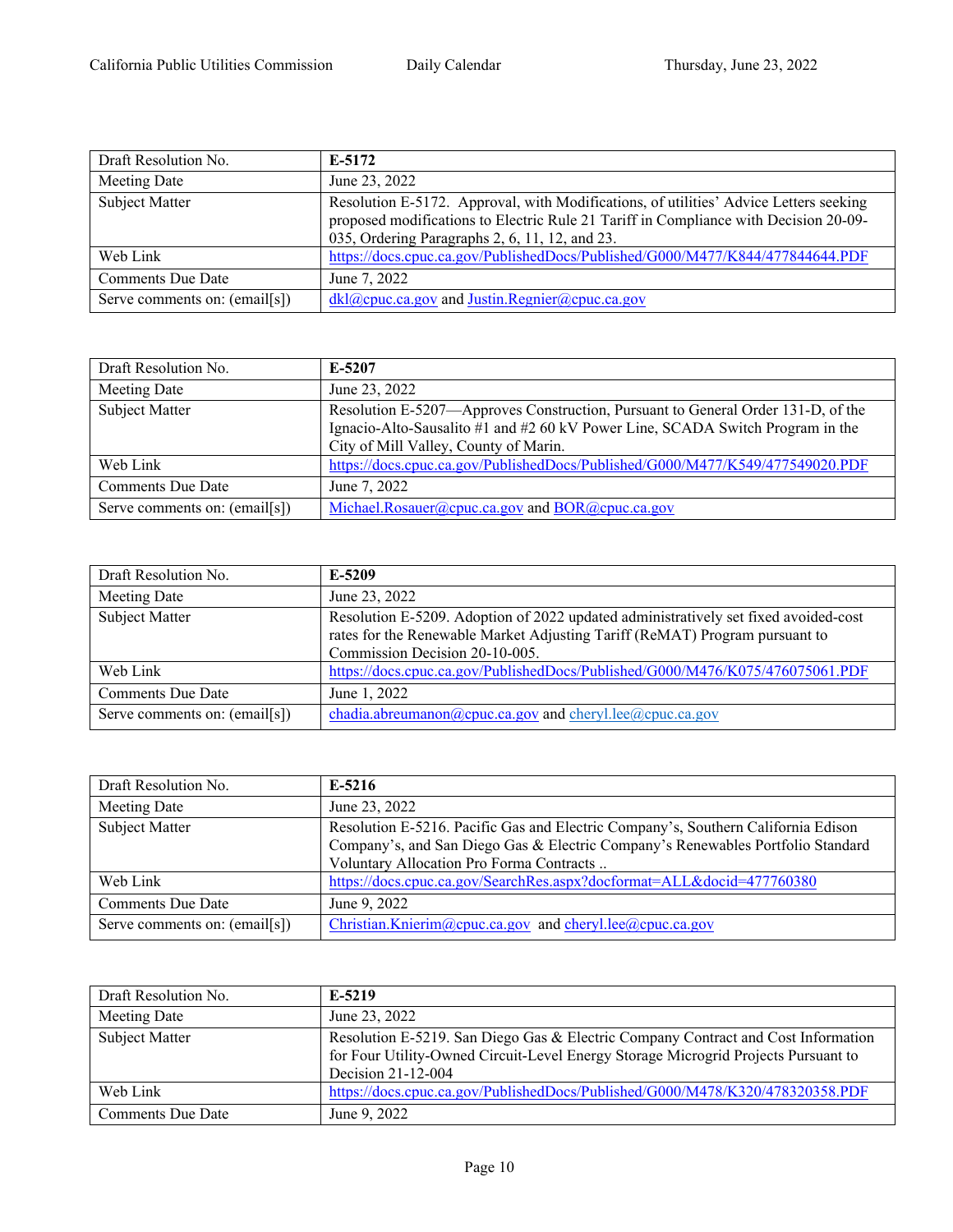ſ

| Serve comments on: (email[s]) | $\Box$ Patrick.Saxton@cpuc.ca.gov and Jessica.Tse@cpuc.ca.gov |
|-------------------------------|---------------------------------------------------------------|
|-------------------------------|---------------------------------------------------------------|

| Draft Resolution No.          | G-3589                                                                               |
|-------------------------------|--------------------------------------------------------------------------------------|
| Meeting Date                  | June 23, 2022                                                                        |
| Subject Matter                | Resolution G-3589. Adopts an updated Annual Fee for registered Core Transport Agents |
|                               | pursuant to Public Utilities Code Section 984(b) and Commission Decision 18-02-002.  |
| Web Link                      | https://docs.cpuc.ca.gov/SearchRes.aspx?docformat=ALL&docid=478110553                |
| <b>Comments Due Date</b>      | June 9, 2022                                                                         |
| Serve comments on: (email[s]) | Latasha.James@cpuc.ca.gov and Jean.Spencer@cpuc.ca.gov                               |

| Draft Resolution No.          | L-616                                                                                                                                                                                                                                          |
|-------------------------------|------------------------------------------------------------------------------------------------------------------------------------------------------------------------------------------------------------------------------------------------|
| Meeting Date                  | June 23, 2022                                                                                                                                                                                                                                  |
| Subject Matter                | Ratifying Action by Commissioner Rechtschaffen in Signing a Memorandum of<br>Understanding for a Vehicle-to-Everything Collaboration for accelerating development<br>and commercialization of vehicle-to-everything (i.e. "V2X") technologies. |
| Web Link                      | https://docs.cpuc.ca.gov/SearchRes.aspx?docformat=ALL&docid=476037067                                                                                                                                                                          |
| <b>Comments Due Date</b>      | May 31, 2022                                                                                                                                                                                                                                   |
| Serve comments on: (email[s]) | R.18-12-006 and sarah.thomas@cpuc.ca.gov                                                                                                                                                                                                       |

| Draft Resolution No.          | TL-19139                                                                          |
|-------------------------------|-----------------------------------------------------------------------------------|
| Meeting Date                  | June 23, 2022                                                                     |
| Subject Matter                | Resolution TL-19139 Granting Vessel Common Carriers Temporary Authority to Adjust |
|                               | Their Fares and Rates Without Specific Approval of The Commission                 |
| Web Link                      | http://docs.cpuc.ca.gov/SearchRes.aspx?docformat=ALL&docid=482395514              |
| <b>Comments Due Date</b>      | June 17, 2022                                                                     |
| Serve comments on: (email[s]) | TransportationPrograms@cpuc.ca.gov                                                |

| Draft Resolution No.          | Res ALJ-417                                                          |
|-------------------------------|----------------------------------------------------------------------|
| Meeting Date                  | July 14, 2022                                                        |
| Subject Matter                | Resolving K.19-09-015                                                |
| Web Link                      | http://docs.cpuc.ca.gov/SearchRes.aspx?docformat=ALL&docid=473576787 |
| Comments Due Date             | June 21, 2022                                                        |
| Serve comments on: (email[s]) | https://ia.cpuc.ca.gov/servicelists/K1909015 87218.htm               |

| Draft Resolution No.     | E-5008                                                                                                                                                                                                                                                                                                                                                                                                   |
|--------------------------|----------------------------------------------------------------------------------------------------------------------------------------------------------------------------------------------------------------------------------------------------------------------------------------------------------------------------------------------------------------------------------------------------------|
| Meeting Date             | July 14, 2022                                                                                                                                                                                                                                                                                                                                                                                            |
| Subject Matter           | Resolution E-5008. Approval, with modifications, of Pacific Gas and Electric, Southern<br>California Edison, and San Diego Gas & Electric's proposal to end cost recovery and<br>implement a bill credit to customers enrolled in Customer Choice Aggregator and<br>Energy Service Provider demand response programs deemed similar to corresponding<br>Investor-Owned Utility demand response programs. |
| Web Link                 | https://docs.cpuc.ca.gov/PublishedDocs/Published/G000/M484/K444/484444861.PDF                                                                                                                                                                                                                                                                                                                            |
| <b>Comments Due Date</b> | June 30, 2022                                                                                                                                                                                                                                                                                                                                                                                            |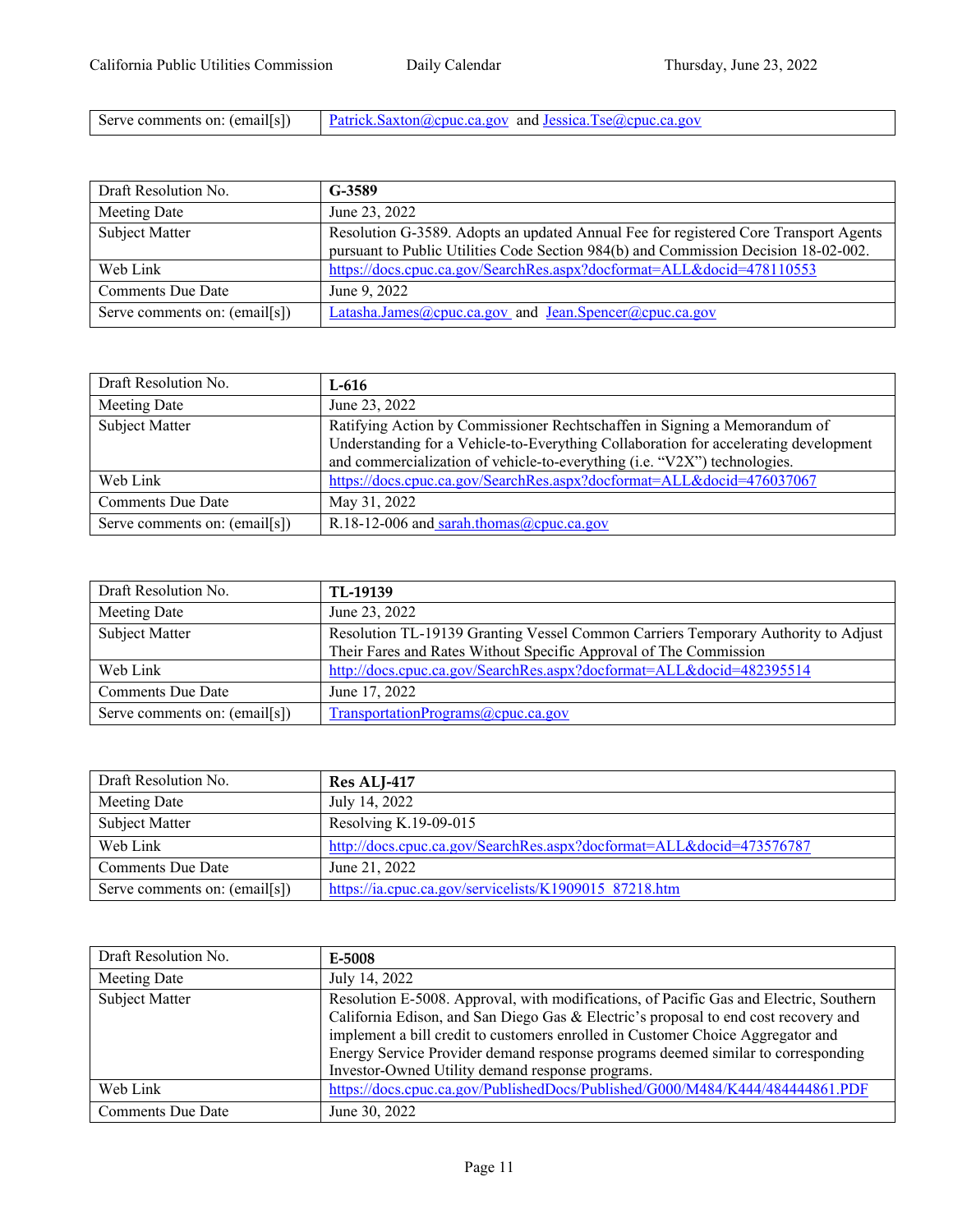| Serve comments on: (email[s]) | $\parallel$ asal.esfahani@cpuc.ca.gov |
|-------------------------------|---------------------------------------|
|                               | aloke.gupta@cpuc.ca.gov               |

| Draft Resolution No.          | E-5217                                                                               |
|-------------------------------|--------------------------------------------------------------------------------------|
| Meeting Date                  | July 14, 2022                                                                        |
| Subject Matter                | Resolution E-5217. Adopts procedures for the large energy utilities' annual year-end |
|                               | consolidated electric revenue and rate change filings.                               |
| Web Link                      | https://docs.cpuc.ca.gov/PublishedDocs/Published/G000/M482/K395/482395536.PDF        |
| <b>Comments Due Date</b>      | June 27, 2022                                                                        |
| Serve comments on: (email[s]) | Jenny.Au@cpuc.ca.gov and Laura.Martin@cpuc.ca.gov                                    |

| Draft Resolution No.          | SED-5A                                                                             |
|-------------------------------|------------------------------------------------------------------------------------|
| Meeting Date                  | July 14, 2022                                                                      |
| Subject Matter                | Resolution Revising Resolution SED-5 Pursuant to Decision 22-04-057 to Include the |
|                               | Penalty Assessment Methodology                                                     |
| Web Link                      | https://docs.cpuc.ca.gov/SearchRes.aspx?docformat=ALL&docid=482684576              |
| <b>Comments Due Date</b>      | June 27, 2022                                                                      |
| Serve comments on: (email[s]) | Service List A.22-01-006; Nika.Kjensli@cpuc.ca.gov; Marion.Peleo@cpuc.ca.gov       |

| Draft Resolution No.          | SED-6A                                                                             |
|-------------------------------|------------------------------------------------------------------------------------|
| Meeting Date                  | July 14, 2022                                                                      |
| Subject Matter                | Resolution Revising Resolution SED-6 Pursuant to Decision 22-04-058 to Include the |
|                               | Penalty Assessment Methodology                                                     |
| Web Link                      | https://docs.cpuc.ca.gov/SearchRes.aspx?docformat=ALL&docid=483542175              |
| <b>Comments Due Date</b>      | June 27, 2022                                                                      |
| Serve comments on: (email[s]) | Nika.Kjensli@cpuc.ca.gov, Peter.Allen@cpuc.ca.gov, Service List in A.22-01-001     |

| Draft Resolution No.          | L-617                                                                                 |
|-------------------------------|---------------------------------------------------------------------------------------|
| Meeting Date                  | July 14, 2022                                                                         |
| Subject Matter                | Denies Brandon Rittiman's appeal of the Commission's determination that records       |
|                               | sought under California Public Record Act requests 21-704 are exempt from disclosure. |
| Web Link                      | https://docs.cpuc.ca.gov/SearchRes.aspx?docformat=ALL&docid=484675197                 |
| <b>Comments Due Date</b>      | July 11, 2022                                                                         |
| Serve comments on: (email[s]) | Margarita.lezcano@cpuc.ca.gov                                                         |

| Draft Resolution No.          | T-17762                                                                                                                                                                                |
|-------------------------------|----------------------------------------------------------------------------------------------------------------------------------------------------------------------------------------|
| Meeting Date                  | July 14, 2022                                                                                                                                                                          |
| Subject Matter                | Resolution T-17762 approves CASF additional funding up to \$1,658,198 for the<br>completion of the Plumas Sierra Telecommunications (U-7218-C) Lake Davis Project in<br>Plumas County. |
| Web Link                      | https://docs.cpuc.ca.gov/SearchRes.aspx?docformat=ALL&docid=477770520                                                                                                                  |
| <b>Comments Due Date</b>      | June 30, 2022                                                                                                                                                                          |
| Serve comments on: (email[s]) | louise.fischer@cpuc.ca.gov and<br>CASF Infrastructure Grant Administrator@cpuc.ca.gov                                                                                                  |